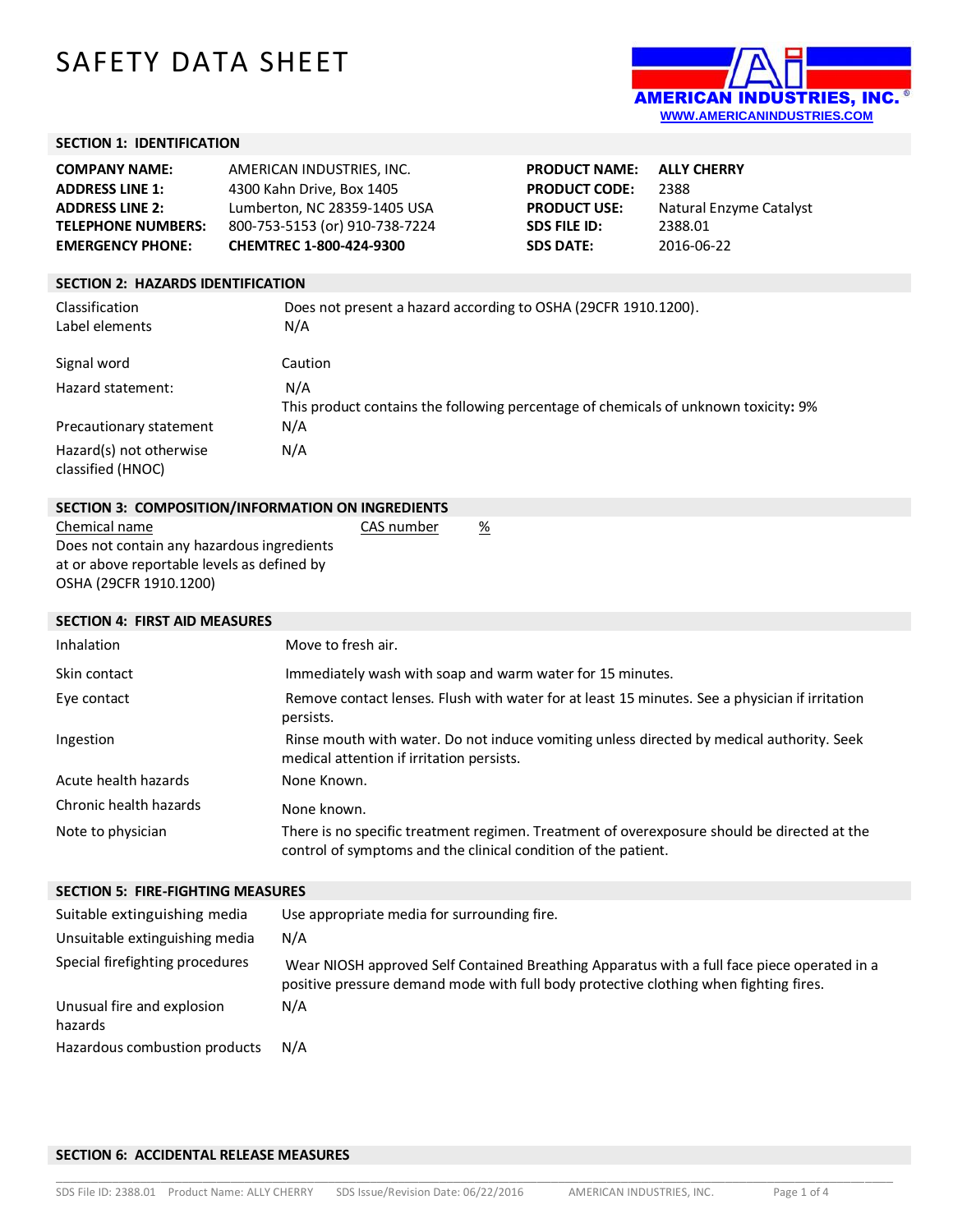| Personal protective equipment | Refer to section VIII for proper Personal Protective Equipment.                            |
|-------------------------------|--------------------------------------------------------------------------------------------|
| Spill                         | Mop or soak up with appropriate absorbent material. Remove out of doors. Flush with water. |
| Waste disposal                | Dispose of in accordance with federal, state, and local regulations. Non-hazardous.        |
| RCRA Status                   | Non-hazardous.                                                                             |

# **SECTION 7: HANDLING AND STORAGE**

| Precautions for safe handling | Store in a cool, dry area. Do not use or store near excessive heat or near open flame. Keep<br>container tightly sealed when not in use.                                        |
|-------------------------------|---------------------------------------------------------------------------------------------------------------------------------------------------------------------------------|
| Other precautions             | Keep out of reach of children. Do not ingest. If swallowed, do not induce vomiting. If symptoms<br>persist, see a physician. Avoid eve contact. Avoid contact with open wounds. |
| Incompatibility               | Strong acids & bases; material that react with unsaturated hydrocarbons.                                                                                                        |

# **SECTION 8: EXPOSURE CONTROLS/PERSONAL PROTECTION**

| Hazardous Component                                                                                                    | OSHA PEL                                                   | <b>ACGIH TLV</b> |
|------------------------------------------------------------------------------------------------------------------------|------------------------------------------------------------|------------------|
| Does not contain any hazardous<br>ingredients at or above<br>reportable levels as defined by<br>OSHA (29CFR 1910.1200) | N/A                                                        | N/A              |
| Appropriate engineering<br>controls                                                                                    | Not required.                                              |                  |
| Respiratory protection                                                                                                 | Not required with adequate ventilation.                    |                  |
| Personal protective equipment                                                                                          | Safety glasses.                                            |                  |
| <b>Additional Measures</b>                                                                                             | Wash hands and clothing in contact with product after use. |                  |

## **SECTION 9: PHYSICAL AND CHEMICAL PROPERTIES**

| Appearance                      | Milky white liquid.                                           |
|---------------------------------|---------------------------------------------------------------|
| Odor                            | Cherry scent.                                                 |
| Odor threshold                  | N/D                                                           |
| <b>Boiling point</b>            | >212°F (100°C)                                                |
| <b>Freezing Point</b>           | 32°F (0°C)                                                    |
| Flammability                    | Not considered a flammable liquid by OSHA (29 CFR 1910.1200). |
| Flash point                     | N/D                                                           |
| Auto-ignition temperature       | N/D                                                           |
| Upper/lower flammability limits | Lower: N/D<br>Upper: N/D                                      |
| Vapor Pressure (mmHg)           | 17.5 @ 77°F (25°C)                                            |
| Vapor density (Air = $1$ )      | >2                                                            |
| <b>Evaporation Rate</b>         | $\leq$ 1                                                      |
| Specific Gravity (H20=1)        | 1.01 @ 77°F (25°C)                                            |
| рH                              | 7.5                                                           |
| Solids (%)                      | N/D                                                           |
| Solubility in Water             | 100%                                                          |
| Partition Coefficient:n-        | N/D                                                           |
| Octanol/water (Kow)             |                                                               |
| Volatility including water (%)  | 100%                                                          |
| <b>VOC</b>                      | 0%                                                            |
| Dielectric Strength (Volts)     | N/A                                                           |
| Decomposition Temperature       | N/D                                                           |
| Viscosity                       | N/D                                                           |

# **SECTION 10: STABILITY AND REACTIVITY**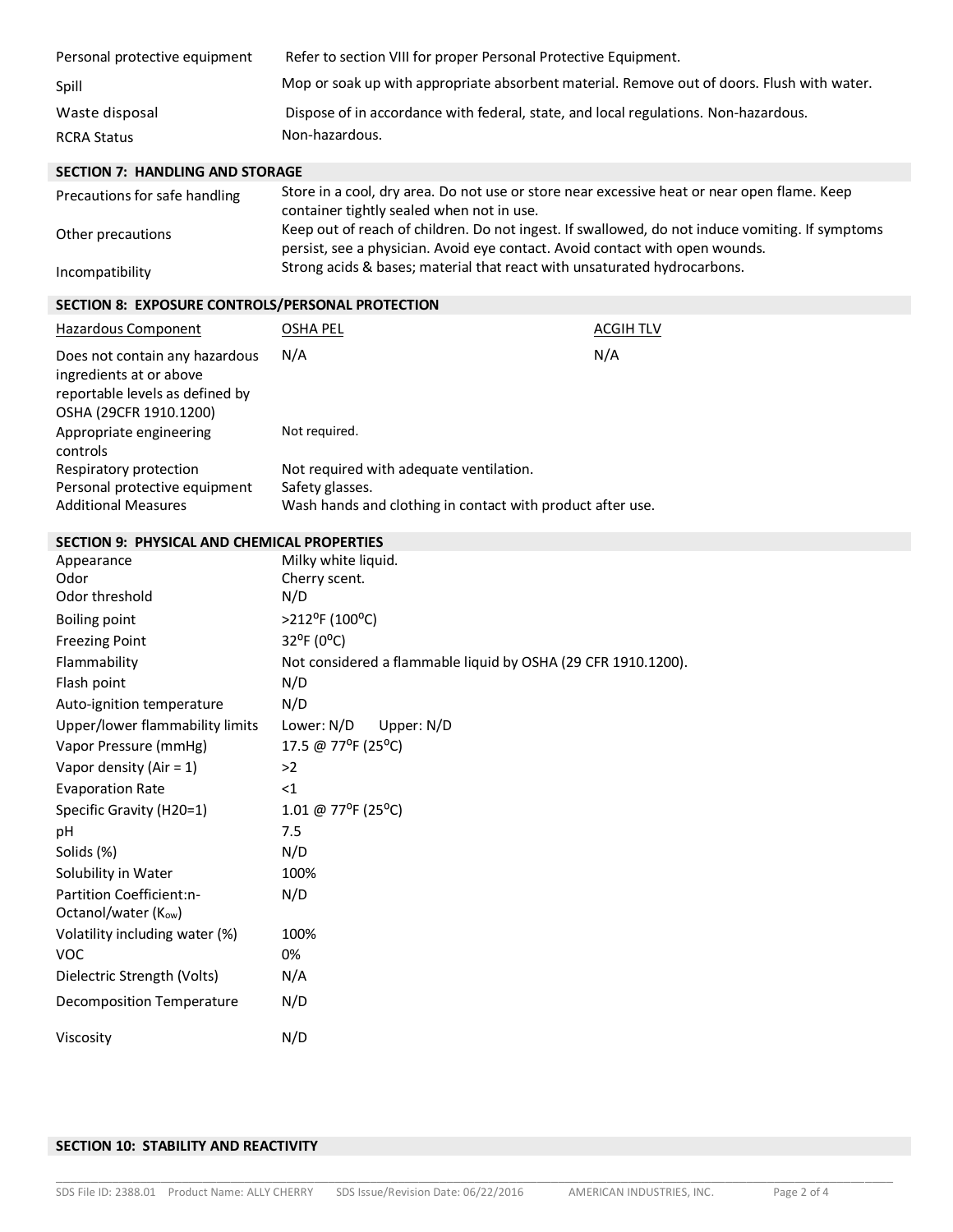| Reactivity                          | None Known.                                                              |
|-------------------------------------|--------------------------------------------------------------------------|
| Chemical stability                  | Stable.                                                                  |
| Conditions to avoid                 | None known.                                                              |
| Incompatibility                     | Strong acids & bases; Material that react with unsaturated hydrocarbons. |
| Hazardous decomposition<br>products | Oxides of carbon.                                                        |
| Possible hazardous reactions        | Will not occur.                                                          |

#### **SECTION 11: TOXICOLOGICAL INFORMATION**

| Toxicological information    | Not established.                                                                                                         |
|------------------------------|--------------------------------------------------------------------------------------------------------------------------|
| Routes of Entry              | Eyes, Ingestion, Skin.                                                                                                   |
| Ingestion                    | May cause gastrointestinal irritation.                                                                                   |
| Inhalation                   | Mists from this product may irritate nasal passages.                                                                     |
| Skin contact                 | Avoid contact with open wounds. For hypersensitive persons, may irritate the skin after<br>prolonged periods of contact. |
| Eye contact                  | Mild if any irritation.                                                                                                  |
| Medical condition aggravated | Pre-existing disorders of the skin, respiratory system, and eyes will be aggravated by over<br>exposure.                 |
| Acute health hazards         | None known.                                                                                                              |
| Chronic health hazards       | None known.                                                                                                              |
| Carcinogenicity              | This product is not considered to be a carcinogen by IARC, ACGIH, NTP, or OSHA.                                          |

#### **SECTION 12: ECOLOGICAL INFORMATION**

| Ecological information   | Not established.                               |
|--------------------------|------------------------------------------------|
| Biodegradability         | This product is biodegradable.                 |
| <b>Bioaccumulation</b>   | This product is not expected to bioaccumulate. |
| Mobility in soil         | This product is mobile in soil.                |
| Other ecological hazards | None known.                                    |

#### **SECTION 13: DISPOSAL CONSIDERATIONS**

Waste disposal Dispose of in accordance with federal, state, and local regulations. Non-hazardous. RCRA Status Non-hazardous.

\_\_\_\_\_\_\_\_\_\_\_\_\_\_\_\_\_\_\_\_\_\_\_\_\_\_\_\_\_\_\_\_\_\_\_\_\_\_\_\_\_\_\_\_\_\_\_\_\_\_\_\_\_\_\_\_\_\_\_\_\_\_\_\_\_\_\_\_\_\_\_\_\_\_\_\_\_\_\_\_\_\_\_\_\_\_\_\_\_\_\_\_\_\_\_\_\_\_\_\_\_\_\_\_\_\_\_\_\_\_\_\_\_\_\_\_\_\_\_\_

## **SECTION 14: TRANSPORT INFORMATION**

| Cleaning Compound, N. O. S. |
|-----------------------------|
| None                        |
| N/A                         |
| None                        |
|                             |

### **SECTION 15: REGULATORY INFORMATION**

TSCA Status: All chemicals are listed or exempt. CERCLA (Comprehensive response compensation, and liability act): None. SARA 311/312 Hazardous categories: None. SARA 313 reportable ingredients: None. Clean water act: None. US state regulations: California Proposition 65: None.

International inventories: All components are listed or exempted.